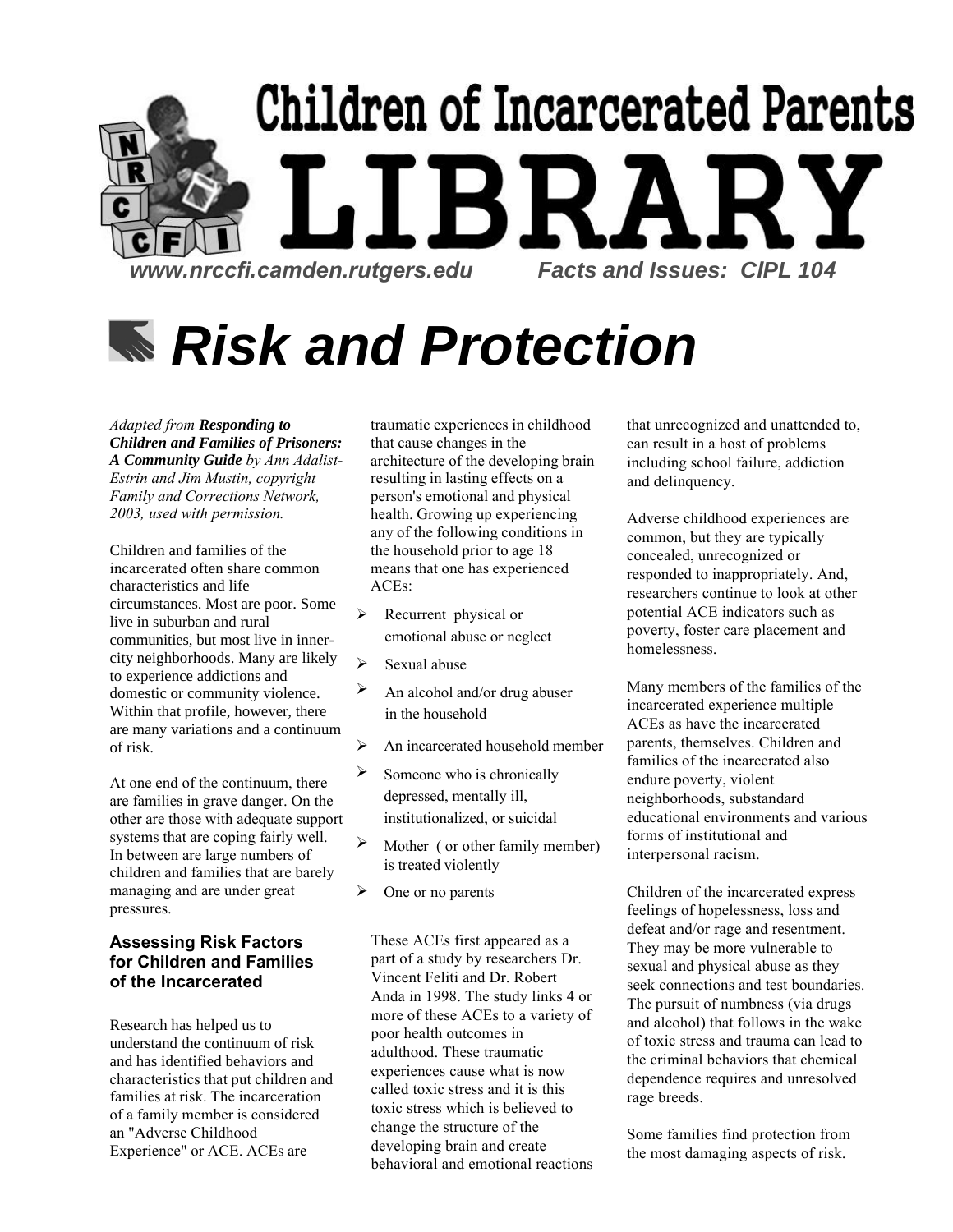## Children of Incarcerated Parents Library

*C*I*PL 10*4*:* Risk and Protection

Qy gtu'f q'pqv0Cu'eqo o wpkkgu'y qtm'  $\mathbf{v}$  and to meet the value of the value of the value of the value of the value of the value of the value of the value of the value of the value of the value of the value of the value of the value of the value of the v needs of these families, individual strengths and varying realities must be respected.

Some incarcerated parents were caring and involved prior to imprisonment. Some were uninvolved and disconnected before and continue that pattern inside. Some begin to build a relationship with their children only when they are locked up. Others appear involved while incarcerated, but have great difficulty maintaining their relationships on the street. Some men and women may distance themselves from their families when they go to jail. They often do so as a protective coping strategy, not from a lack of interest or caring.

Each incarcerated parent, parolee, child and family member will cope with incarceration in their own way. The incarcerated and their families remind us that each family is unique and that many factors influence a family's ability to cope with the incarceration and release of a family member.

### **Factors Affecting Family Coping**

- Community support vs. isolation: urban, suburban or rural.
- Economic stability.
- Health and emotional capacity of caregivers.
- Quality of the child's school.
- Job satisfaction (teen's and adult's).
- Community resources.
- Child and family spirituality.
- Racial and ethnic prejudices.

# What Puts Families At Additional Risk?

The following risk factors, when added to parental incarceration, increase levels of toxic stress and negative impact for children of the incarcerated.

- Abuse: physical, sexual, emotional.
- Poverty and/or parental unemployment or underemployment.
- Racism.
- Substandard schooling/education for parent and/or child.
- Alcoholism (child's or parent's).
- Drug abuse/addiction (child's or parent's).
- Deteriorating or uninhabitable housing.
- Gang involvement.
- Crime-victimization.
- Criminal activity (child's or parent's).
- Incarceration of parent or caregiver.
- Trauma…violence, abuse, terrorism or other life threatening circumstances.
- Parental neglect.
- Parental harshness.
- Low birth weight.
- Poor nutrition.
- Inferior medical care.
- Mental illness of child or parent.
- Physically or emotionally unavailable parents.
- Marital distress (parents).
- Family divorce.
- Single parenthood (parent's or teen's).
- Lack of social support (kid's or parent's)
- Lack of role models (kid's or parent's).
- Deprivation of social relationships and/or activities.
- Profound or repeated loss.
- Powerlessness-personal, family and community.